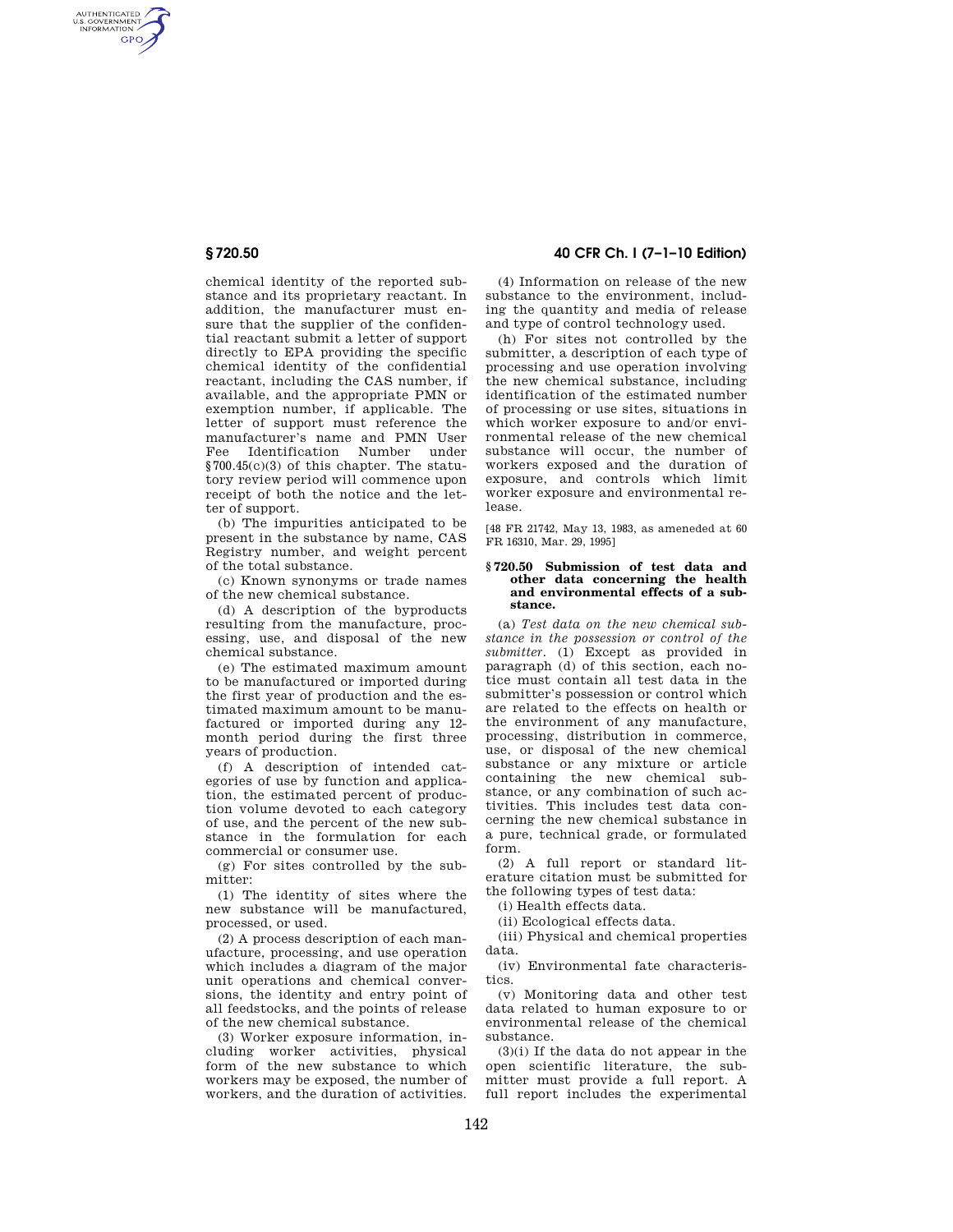## **Environmental Protection Agency § 720.50**

methods and materials, results, discussion and data analysis, conclusions, references, and the name and address of the laboratory that developed the data.

(ii) If the data appear in the open scientific literature, the submitter need only provide a standard literature citation. A standard literature citation includes author, title, periodical name, date of publication, volume, and page numbers.

 $(4)(i)$  If a study, report, or test is incomplete when a person submits a notice, the submitter must identify the nature and purpose of the study; name and address of the laboratory developing the data; progress to date; types of data collected; significant preliminary results; and anticipated completion date.

(ii) If a test or experiment is completed before the notice review period ends, the person must submit the study, report, or test to the address listed on the notice form, as specified in paragraph  $(a)(3)(i)$  of this section, within ten days of receiving it, but no later than five days before the end of the review period. If the test or experiment is completed during the last five days of the review period, the submitter must immediately inform its EPA contact for that notice by telephone.

(5) For test data in the submitter's possession or control which are not listed in paragraph  $(a)(2)$  of this section, a person is not required to submit a complete report. The person must submit a summary of the data. If EPA so requests, the person must submit a full report within ten days of the request, but no later than five days before the end of the review period.

(6) All test data described by paragraph (a) are subject to these requirements, regardless of their age, quality, or results.

(b) *Other data concerning the health and environmental effects of the new chemical substance that are known to or reasonably ascertainable by the submitter.*  (1) Except as provided in paragraph (d) of this section, any person who submits a notice must describe the following data, including any data from a health and safety study, if the data are related to the effects on health or the environment of any manufacture, proc-

essing, distribution in commerce, use, or disposal of the new chemical substance, of any mixture or article containing the new chemical substance, or of any combination of such activities:

(i) Any data, other than test data, in the submitter's possession or control.

(ii) Any data, including test data, which are not in the submitter's possession or control, but which are known to or reasonably ascertainable by the submitter. For the purposes of this section, data are known to or reasonably ascertainable by the submitter if the data are known to any of its employees or other agents who are associated with the research and development, test marketing, or commercial marketing of the substance.

(2) Data that must be described include data concerning the new chemical substance in a pure, technical grade, or formulated form.

(3) The description of data reported under this paragraph must include:

(i) If the data appear in the open scientific literature, a standard literature citation, which includes the author, title, periodical name, date of publication, volume, and pages.

(ii) If the data are not contained in the open scientific literature, a description of the type of data and summary of the results, if available, and the names and addresses of persons the submitter believes may have possession or control of the data.

(4) All data described by this paragraph are subject to these requirements, regardless of their age, quality, or results; and regardless of whether they are complete at the time the notice is submitted.

(c) [Reserved]

(d) *Data that need not be submitted*—(1) *Data previously submitted to EPA.* (i) A person need not submit any data previously submitted to EPA with no claims of confidentiality if the notice includes the office or person to whom the data were submitted, the date of submission, and, if appropriate, a standard literature citation as specified in paragraph  $(a)(3)(ii)$  of this section.

(ii) For data previously submitted to EPA with a claim of confidentiality, the person must resubmit the data